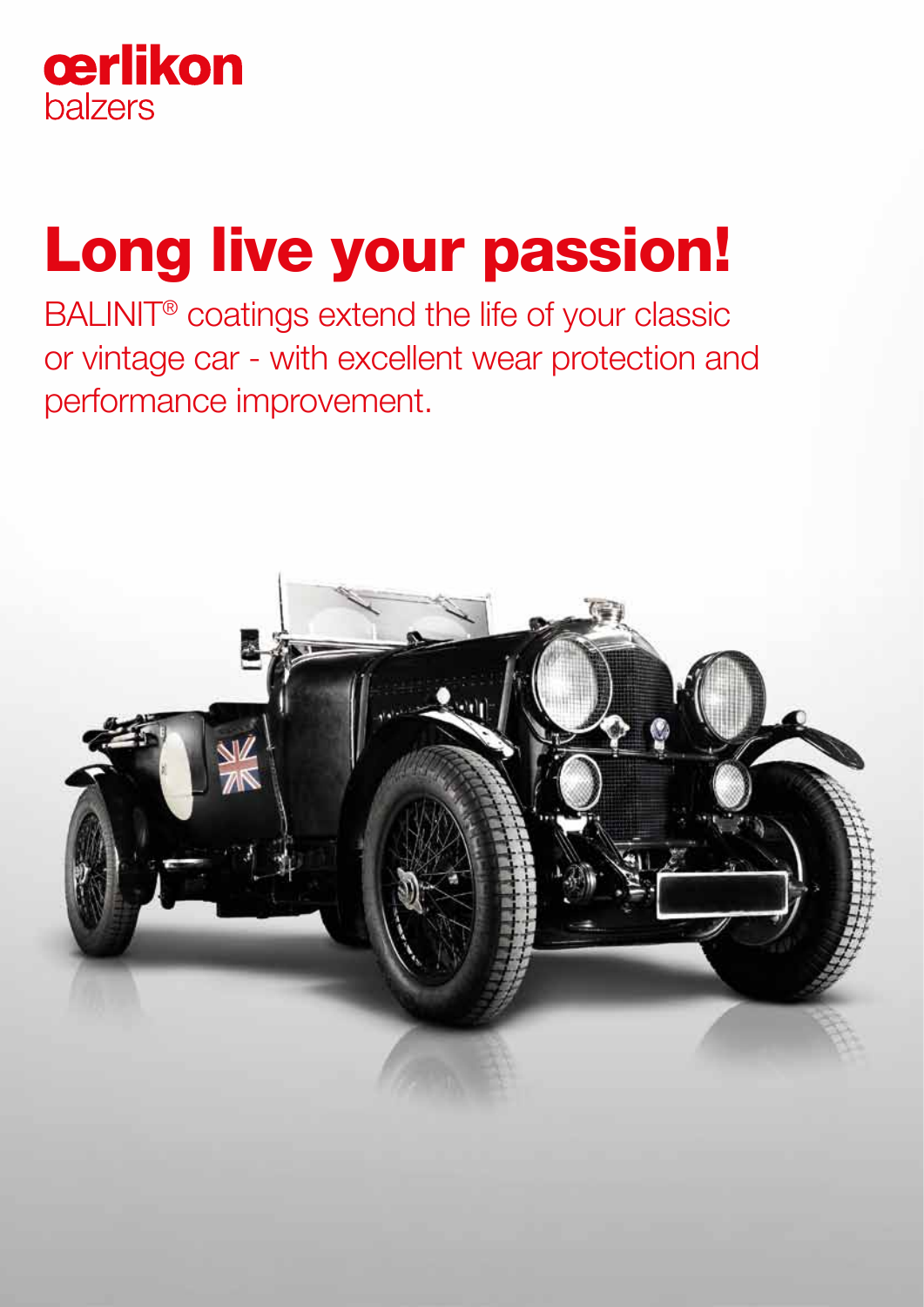# The Oerlikon Balzers coating solution: It´s more economical than you might think.

Historic motorsport and classic cars today are pushing the boundaries of classic vehicle engine and transmission capabilities. With Oerlikon Balzers' BALINIT® coatings, your vehicle can achieve greater performance by reducing frictional losses and reducing wear, thereby allowing a longer service life. As a well-known supplier to the motorsport and automotive industry for over 20 years, Oerlikon Balzers Coatings offer a surface-engineered solution for many critical components that now depend upon BALINIT® coatings. This is why the Sauber Formula 1 Team appreciates Oerlikon Balzers as an innovative partner. And, this Formula 1 technology is also ideal for your classic or vintage car.

# Win longevity with wear protection and high performance.

BALINIT® coatings provide highly stressed components with excellent protection against wear and thus increase service life remarkably. But that's not all: BALINIT® coatings provide wear reduction, for example on valve train components, which increases the engine speed and makes your classic car even more powerful.

And there's another compelling advantage: BALINIT<sup>®</sup> coatings reduce the friction on the powertrain of your classic car, which enables enhanced load capacity and gives you that extra bit of performance.

Further applications include: ratio gears, layshafts, final drives, bearings, selector forks, followers, camshafts, rocker arms, rocker shafts, valves.

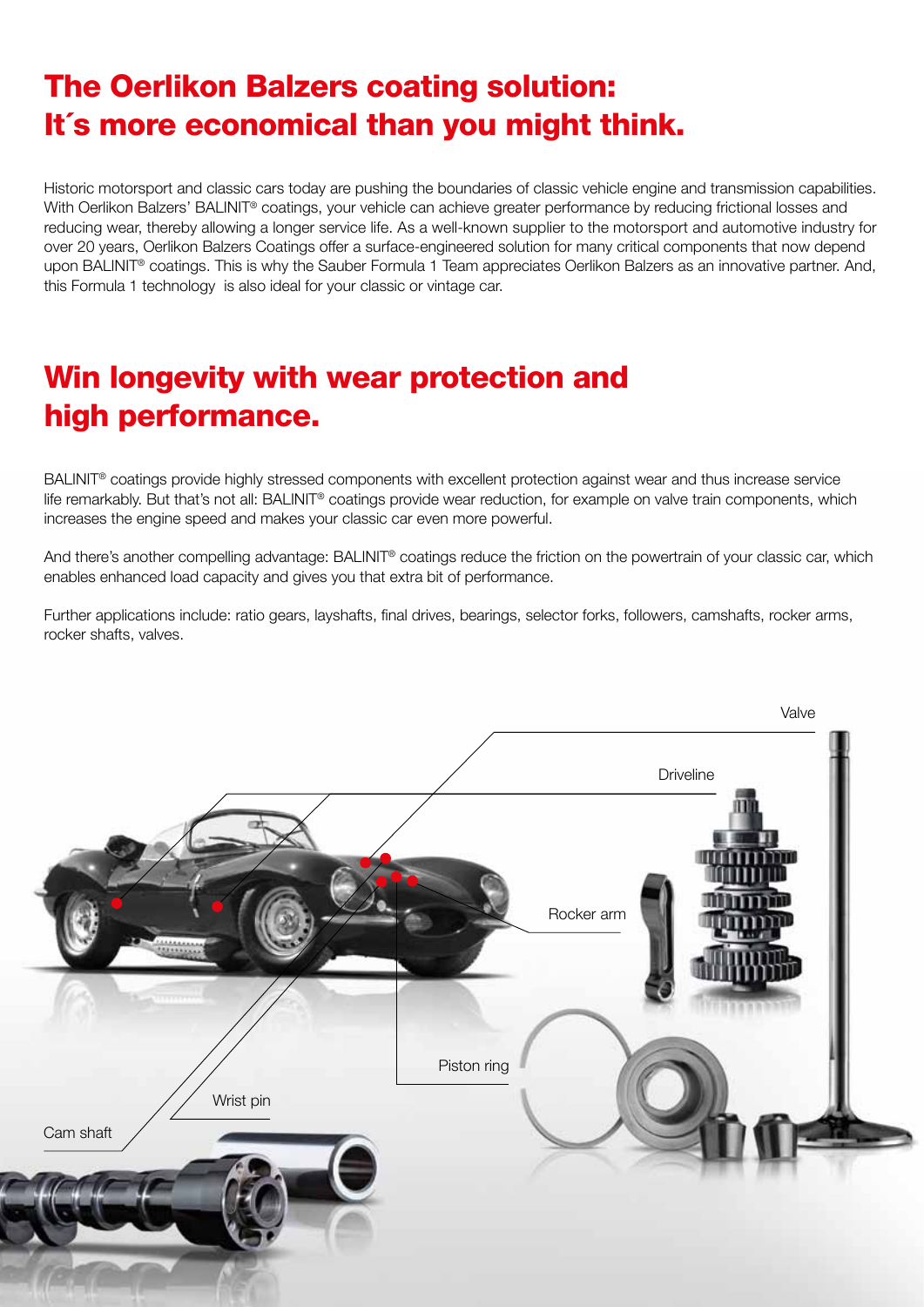# Trust in high performance.

### Proven:

### Less wear with BALINIT® C (WC/C).



#### Auto engine test stand

Oil: without additives Test period: 16 hours

#### Scenario 1

Uncoated (nitrided) High tappet and camshaft wear

#### Scenario 2

BALINIT® C (WC/C) coated tappets: Reduced wear compared with nitrided tappets and reduced counterface wear.

### Also in motorcycles: Friction reduction with BALINIT® DLC.



Motorcycle: Kawasaki Ninja

#### Parts coated:

Tappets: BALINIT® DLC Wrist pins: BALINIT® C (WC/C) Transmission: BALINIT® C (WC/C)

Power gain: 2.4 HP = 2.2 % Increase in torque: 2.2 Nm = 3.3 % at lower speed

## Remachining needless.

BALINIT<sup>®</sup> coatings are extremely thin and provide an excellent replication of contours. The edge sharpness and surface roughness of components remain virtually unchanged.



# Choose high-class solutions: BALINIT® for engine and gear components.

For highly loaded engine and gear components, primarily BALINIT® C and BALINIT® DLC are used due to their unique combination of low friction and high hardness.

|                                                         | <b>BALINIT<sup>®</sup> C</b>                                                       | <b>BALINIT<sup>®</sup> DLC</b>                                   |
|---------------------------------------------------------|------------------------------------------------------------------------------------|------------------------------------------------------------------|
| <b>Coating material</b>                                 | a-C:H:W<br>Metal-containing carbon coating:<br>Tungsten diamond-like carbon (WC/C) | a-C:H<br>Metal-free carbon coating:<br>Diamond-like carbon (DLC) |
| <b>Typical microhardness (HK 0.01)*</b>                 | 1.000                                                                              | > 2.000                                                          |
| <b>Coefficient of friction against steel (dry)*</b>     | $0.1 - 0.2$                                                                        | $0.1 - 0.2$                                                      |
| <b>Typical coating thickness <math>(\mu m)^*</math></b> | $1 - 4$                                                                            | $0.5 - 3$                                                        |
| <b>Maximum service temperature (°C)*</b>                | 300                                                                                | 350                                                              |
| <b>Coating colour</b>                                   | Anthracite                                                                         | <b>Black</b>                                                     |

\* depending on application and test conditions